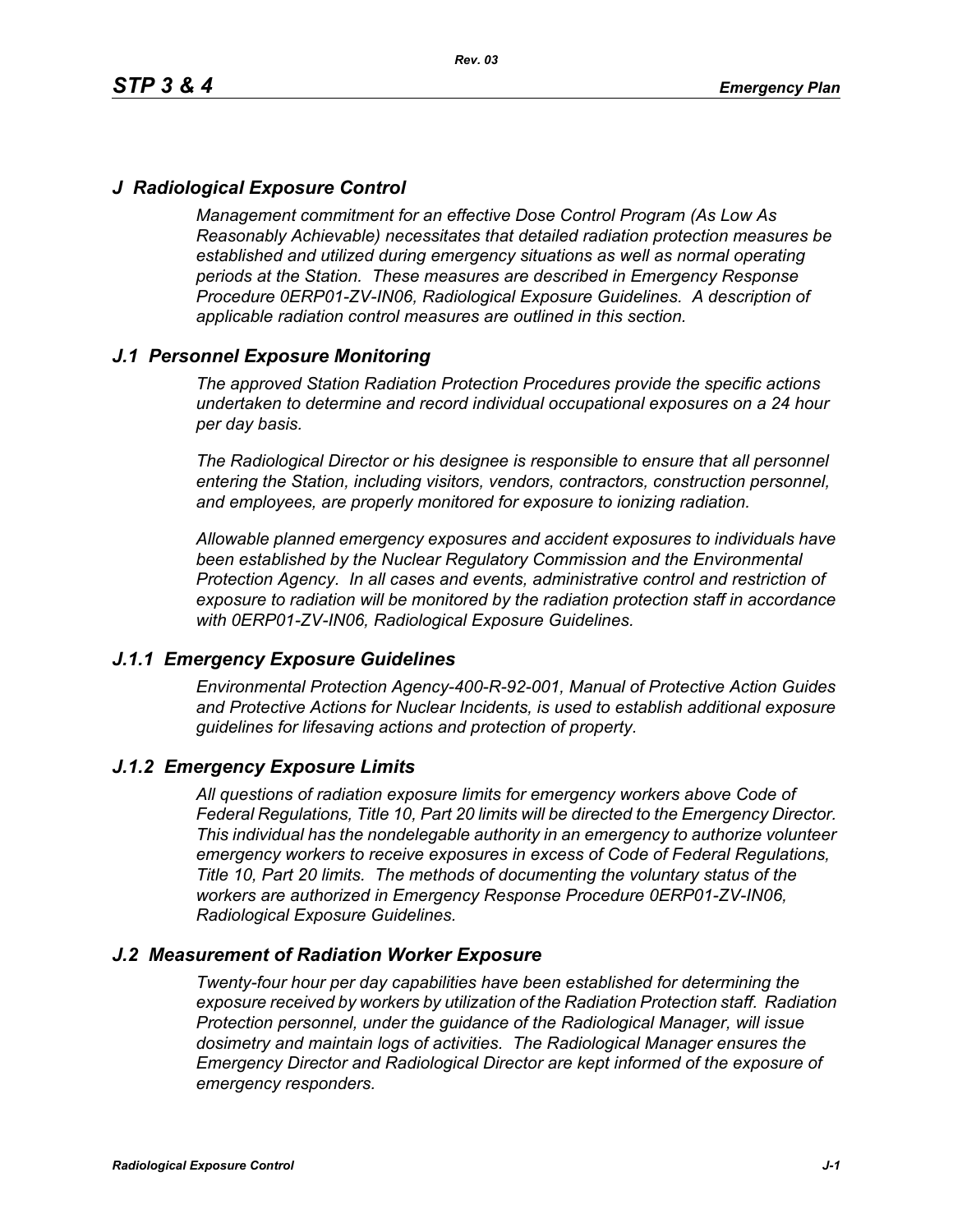## *J.3 Contamination Control and Preventive Measures*

*Preventive measures will be taken to minimize direct exposure to or ingestion of* radioactive materials. This will include timely processing of all solid, liquid, and *gaseous wastes using the Station radioactive waste processing systems in accordance with established plant procedures or other waste processing systems as necessary. Other contamination control measures are described in detail in the Station's Radiation Protection Program, the Emergency Response Procedures, and are summarized as follows:*

*In order to avoid personnel contamination or the spread of contamination in the Station areas, contaminated areas will be designated and clearly identified. Access to these areas will be controlled and appropriate protective clothing will be specified to minimize personnel contamination and the spread of contamination. Limits for the use of protective clothing are specified in the Station Radiation Protection Procedures. Personnel and equipment leaving the controlled area are monitored to assure that the limits for contamination control are met. If personnel become contaminated, Station Radiation Protection operating procedures will be implemented.* 

*In general, contaminated areas and materials are permitted to return to normal use when areas meet the Station Radiation Protection Program contamination limits. Some areas and equipment may be returned to service prior to achieving these limits. In such cases, special precautions and measures are taken to prevent personnel contamination and to limit the spread of contamination.*

### *J.4 Drinking Water and Food Contamination Control*

*Drinking water and food supplies are not allowed in contaminated or potentially contaminated areas. If the potential exists for food or water to become contaminated in normally clean areas, Radiation Protection personnel will perform appropriate surveys and sample analysis, respectively.*

*If contamination is found, appropriate actions will be taken based on the levels of contamination and its location.*

### *J.4.1 Surveys of Emergency Response Facilities*

*Radiological surveys of the emergency response facilities and the assembly area for habitability will be performed on a frequent basis. These surveys will include radiation levels and contamination and airborne radioactivity concentrations. Drinking, smoking, and eating are prohibited during a radiological incident in areas where the potential for contamination exists.*

#### *J.4.2 Airborne Releases*

*In the event of an airborne release of radioactive materials, samples will be collected by Station personnel, and State and other agencies. These samples are analyzed and the results recorded and reported to the Emergency Director and the Department of State Health Services for appropriate offsite protective action recommendation decisions.*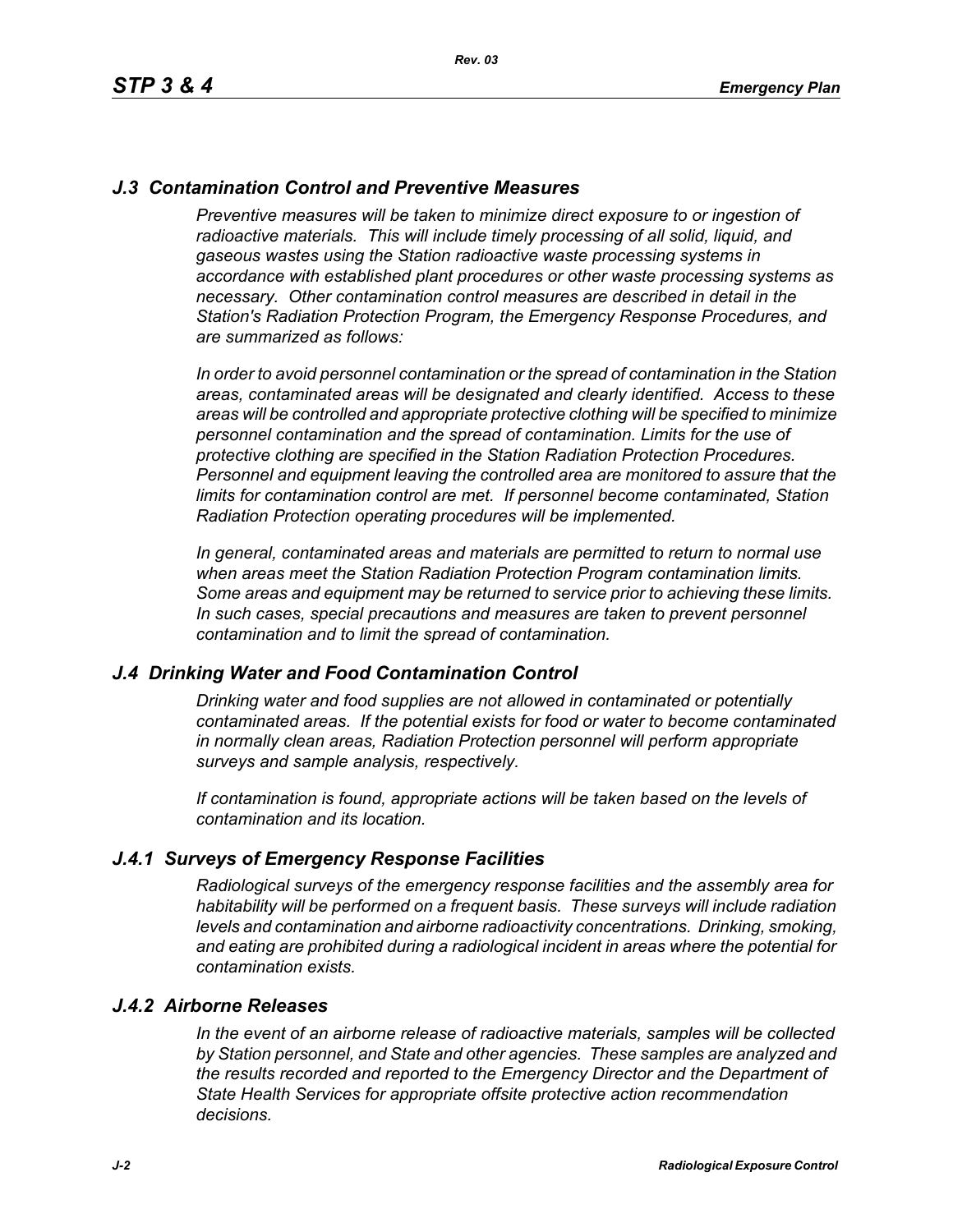# *J.4.3 Colorado River & Selected Wells*

*Selected wells are analyzed for radioactivity as part of the Radiological Environmental Monitoring Program at the Station. Surface water from the Colorado River is sampled at several locations upstream and downstream of the Station's river discharge. These samples are analyzed for gross activity as part of the Radiological Environmental Monitoring Program.*

### *J.5 Radiological Medical Considerations*

*Responses to personnel injuries are in accordance with guidelines set forth in 0POP04-ZO-0004, Personnel Emergencies and 0PGP03-ZA-0106, Emergency Medical Response Plan. Normally, in the event a personnel injury occurs in a Radiologically Controlled Area and the person requires offsite medical aid, the person will be taken to the Radiologically Controlled Area Access Control Point. The person is monitored for contamination and, if found to be below the levels for personnel contamination, the person is treated as a normal industrial accident and first aid will be supplied by Station medical assistance personnel. If additional treatment is required, the Station shall transport the person to the Matagorda General Hospital or Palacios Community Medical Center for treatment. Transportation will be provided by the site with Station medical staff in attendance or a contractor ambulance service.*

### *J.5.1 Personnel Contamination*

*In the event, the person is contaminated above the levels for personnel contamination, reasonable efforts will be made to decontaminate the person at the Radiologically Controlled Area Access Control Point. If this can not be done due to the nature of the injury and/or hospitalization is required immediately, medical treatment and transportation to the hospital will take priority. The person will be placed in clean protective clothing or wrapped in a clean blanket time permitting, to minimize the spread of contamination.*

### *J.5.2 Health Physics Supervision*

*A Radiation Protection Technician will accompany the individual to the hospital. Health Physics Supervision should meet the person at the hospital. The medical facility will be notified when a contaminated patient is being transported for treatment to allow for establishment of the radiological treatment area.*

### *J.5.3 Hospital Procedures*

*When the victim arrives at the medical facility, the staff of the hospital will follow their procedures to handle this type of injury. Radiation Protection personnel will conduct surveys to ensure that contamination levels are kept to a minimum and will monitor for contamination until cleanup has been satisfactorily completed.*

### *J.5.4 Contaminated Items*

*Contaminated items will be returned to the Station for decontamination or disposal.*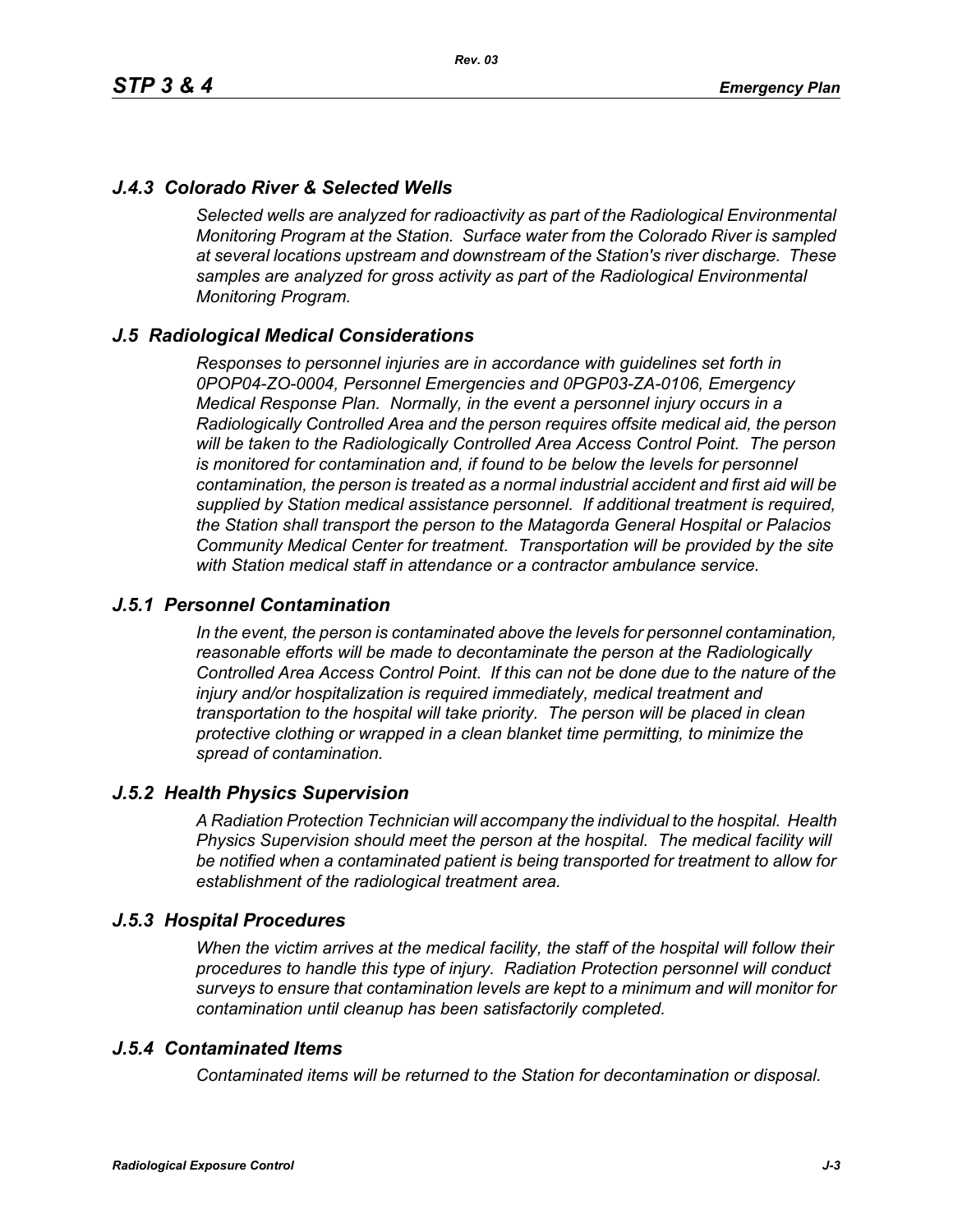# *J.5.5 Radiological Surveys*

*Radiation Protection personnel will perform radiological surveys and assist with establishing radiologically controlled area boundaries in the medical facilities.*

## *J.6 Personnel Evacuation from Station*

- **Personnel evacuated from the site due to a site evacuation shall go to an offsite** *Reception Center or home as determined by the Emergency Director.*
- *Reception centers are activated by the Matagorda County Emergency Management Director.*
- *The Bay City Reception Center is located at the McAllister Middle School.*
- *The Palacios Reception Center is located at the Palacios High School Field House.*
- *At the reception center, Station personnel are monitored for contamination and decontaminated, as necessary, and are registered and given emergency assistance by the reception center staff.*
- *Reception center operations are fully discussed in the Matagorda County Emergency Management Plan and Procedures.*

### *J.7 Offsite Assessment, Evaluation*

*For areas beyond the owner-controlled boundary of the Station, the Department of State Health Services, with assistance from the Governor's Division of Emergency Management, is responsible for the assessment and evaluation of protective action recommendations for the at-risk areas. The Matagorda County Emergency Management Director has the authority to accept, authorize, and implement protective actions.*

- *The State of Texas radiological monitoring teams will identify contamination and/or radiation levels and assist in controlling access within the affected area.*
- *Other state agencies will take action, as necessary, to assess and control land, water, and air within the affected area for public, commercial, and agricultural use.*

### *J.8 Tools and Equipment*

*All tools and items of equipment used in the Radiologically Controlled Areas must be checked for contamination before being taken from the Radiologically Controlled Area.*

- *Vehicles leaving the site will be monitored and decontaminated, as necessary.*
- **Emergency vehicles on life saving missions will not be delayed for radiological** *considerations.*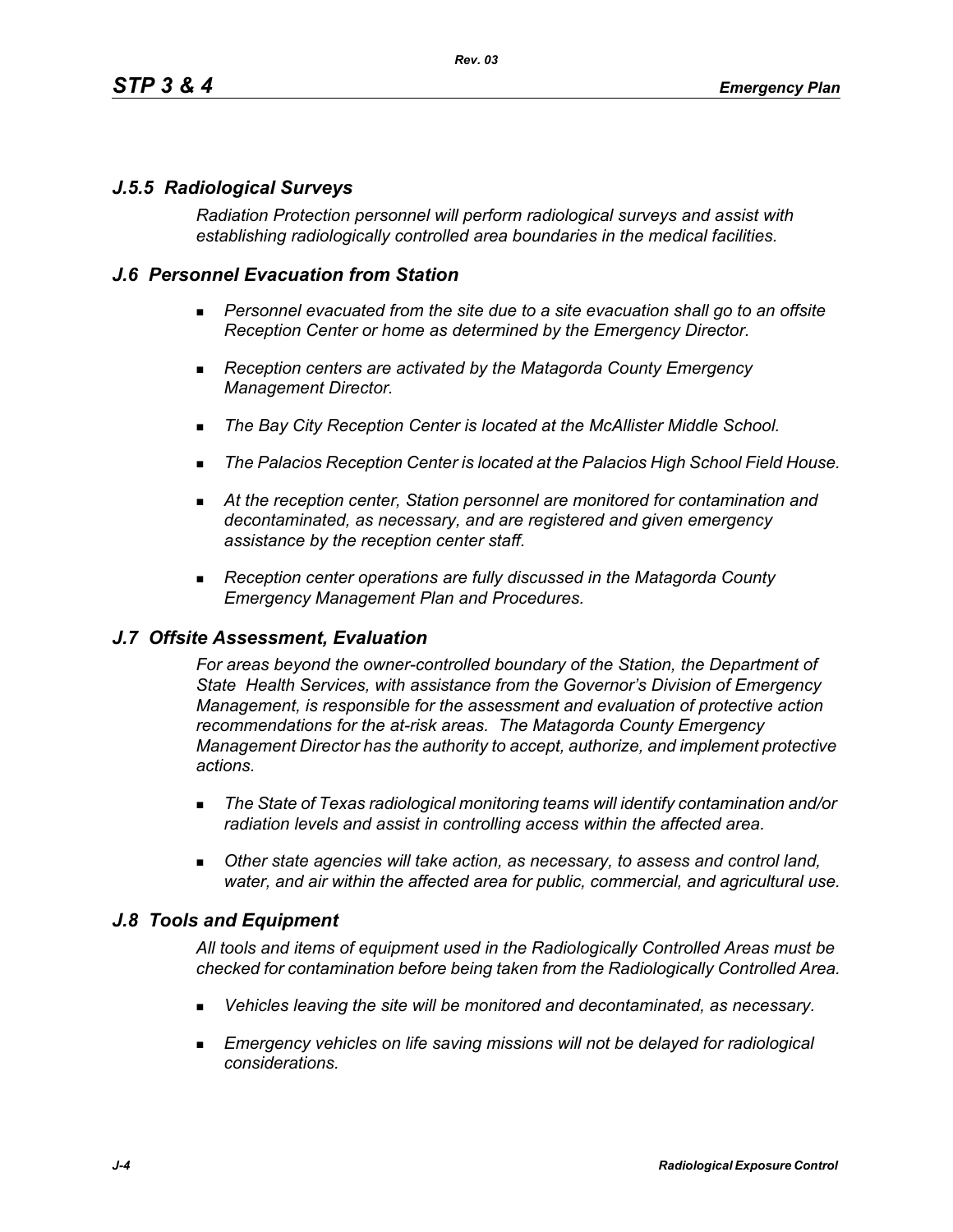# *J.9 Exposure to Airborne Contamination*

*In the event of a major radiation emergency, exposure to airborne concentration of radioactivity will be limited by the following policy:*

- *Whenever practicable, total internal exposure of any individual during an emergency should be maintained As Low As Reasonably Achievable.*
- *Respiratory protection will be used whenever appropriate.*
- *Exposure limits for noble gases are based on beta plus gamma radiation effects to the skin and lens of the eyes.*
- **Potassium lodide should be issued to all onsite personnel on a voluntary basis at** *a General Emergency or when dose projections onsite or survey results projected exceed twenty-five (25) rem Committed Dose Equivalent to the thyroid. The issuance shall be determined by the Emergency Director and Radiological Director.*

# *J.10 Radiation Monitoring System*

*The Radiation Monitoring System monitors radioactivity in the station. This system, consisting of two subsystems, provides monitoring capability for area radiation and process/effluent stream radiation monitoring. The process/effluent Radiation Monitoring System is comprised of two smaller subsystems, the Liquid Monitoring System, and the Atmosphere Monitoring System. These Subsystems are described in Section H of this Plan and in the Station Final Safety Analysis Reports Section 9.0, 11.0, and 12.0. The Radiation Monitoring System is designed to provide output in normal and emergency operating ranges and is designed to operate in emergency radiation fields.*

### *J.10.1 Model Description*

*The dose assessment models described in procedure 0ERP01-ZV-TP01, Offsite Dose Calculations, provides site specific estimates and predictions of atmospheric effluent transport and diffusion during and immediately after an airborne release. The diffusion model used meets the criteria of a Class A model as defined in NUREG-0654/FEMA-REP-1, Rev. 1 Federal Emergency Management Agency Report-1 and additionally can perform X/Q calculations, dose and dose rate projections, and deposition rates for the Plume Exposure Pathway Emergency Planning Zone.*

# *J.10.2 Area and Process/Effluent Systems*

*The Area and Process/Effluent Radiation Monitoring Systems are used to classify and assess radiological conditions in accordance with the Station Technical Specifications. These parameters have specific relationships to the Emergency Action Level scheme for classifications of an event by the Initiating Conditions scheme of Section D of this Plan.*